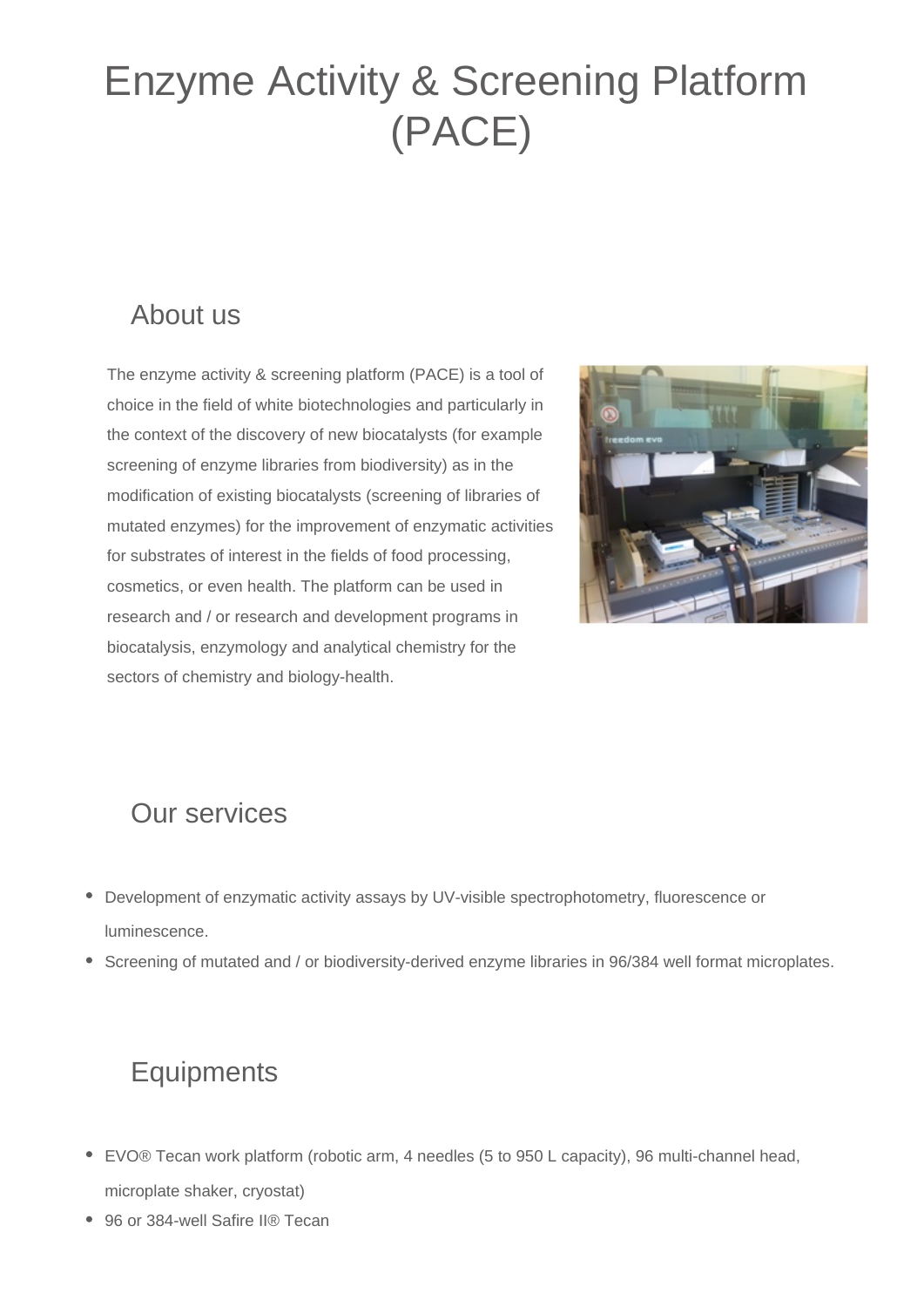- Microplate Reader 96 or 384 well Spark® 10-M Tecan
- Microplate Reader Heraeus® Labofuge® 400 R Microplate Centrifuge (Thermoscientific)



#### Partnership

Partnership offer in the form of scientific collaboration (e.g. development of a new fluorescent enzyme assay as part of the search for new activities).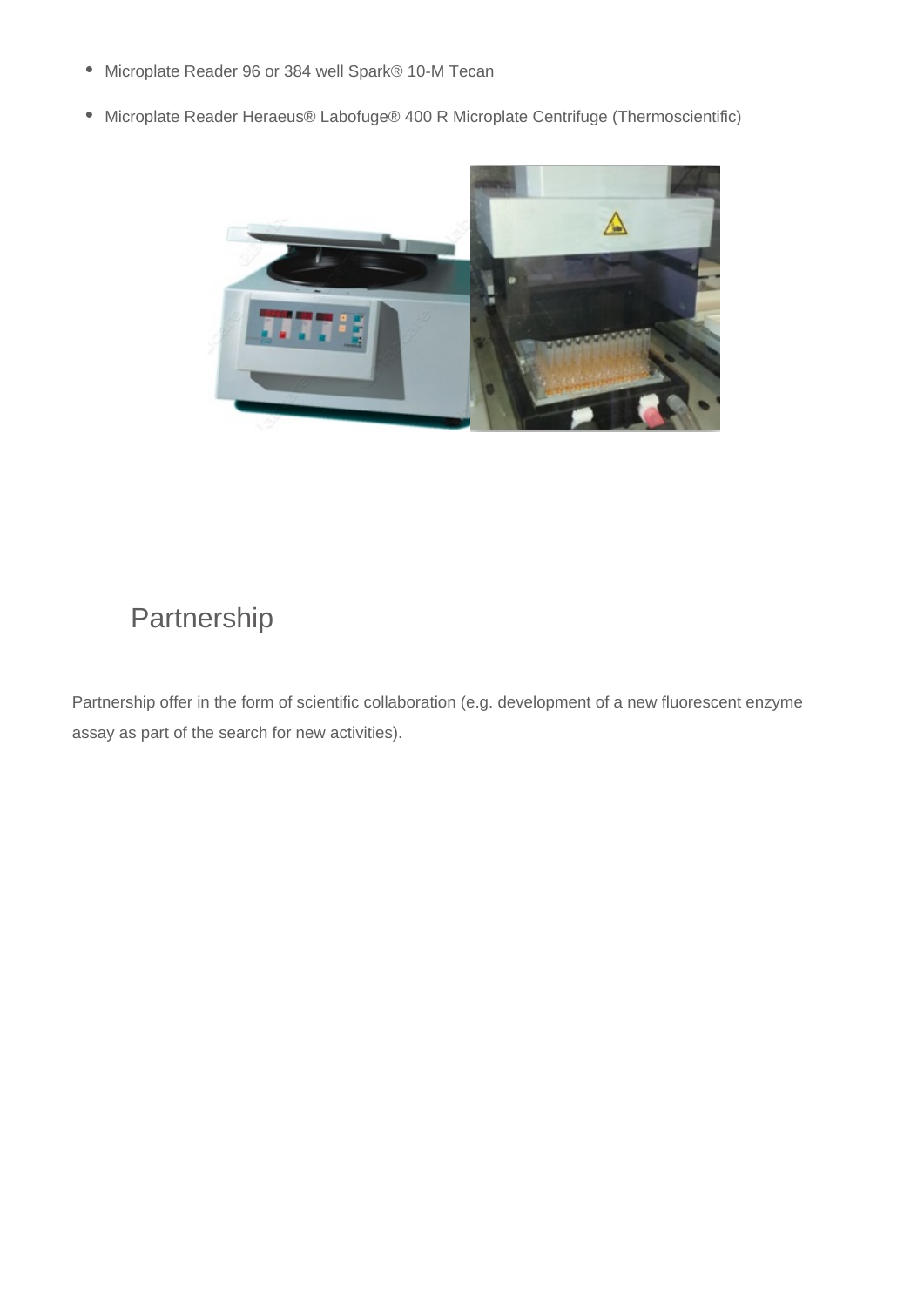# PACE **Enzyme Activity & Screening Plateform**

## Physico-chemical analysis

**Contacts** 

**Scientific leader**

**[Franck Charmantray\(mailto:Franck%2ECHARMANTRAY%40uca%2Efr?Subject=&body=\)](mailto:Franck%2ECHARMANTRAY%40uca%2Efr?Subject=&body=)** Tel.: +33(0)4 73 40 76 42

**UCA Partner Referent**

**[Laurence Hecquet\(mailto:Laurence%2EHECQUET%40uca%2Efr?Subject=&body=\)](mailto:Laurence%2EHECQUET%40uca%2Efr?Subject=&body=)** Tel.: +33(0)4 73 40 78 71

#### Address

Institut de Chimie de Clermont-Ferrand (ICCF) - UMR 6296 Bâtiments Chimie 4 Campus Universitaire des Cézeaux 24 avenue Blaise Pascal